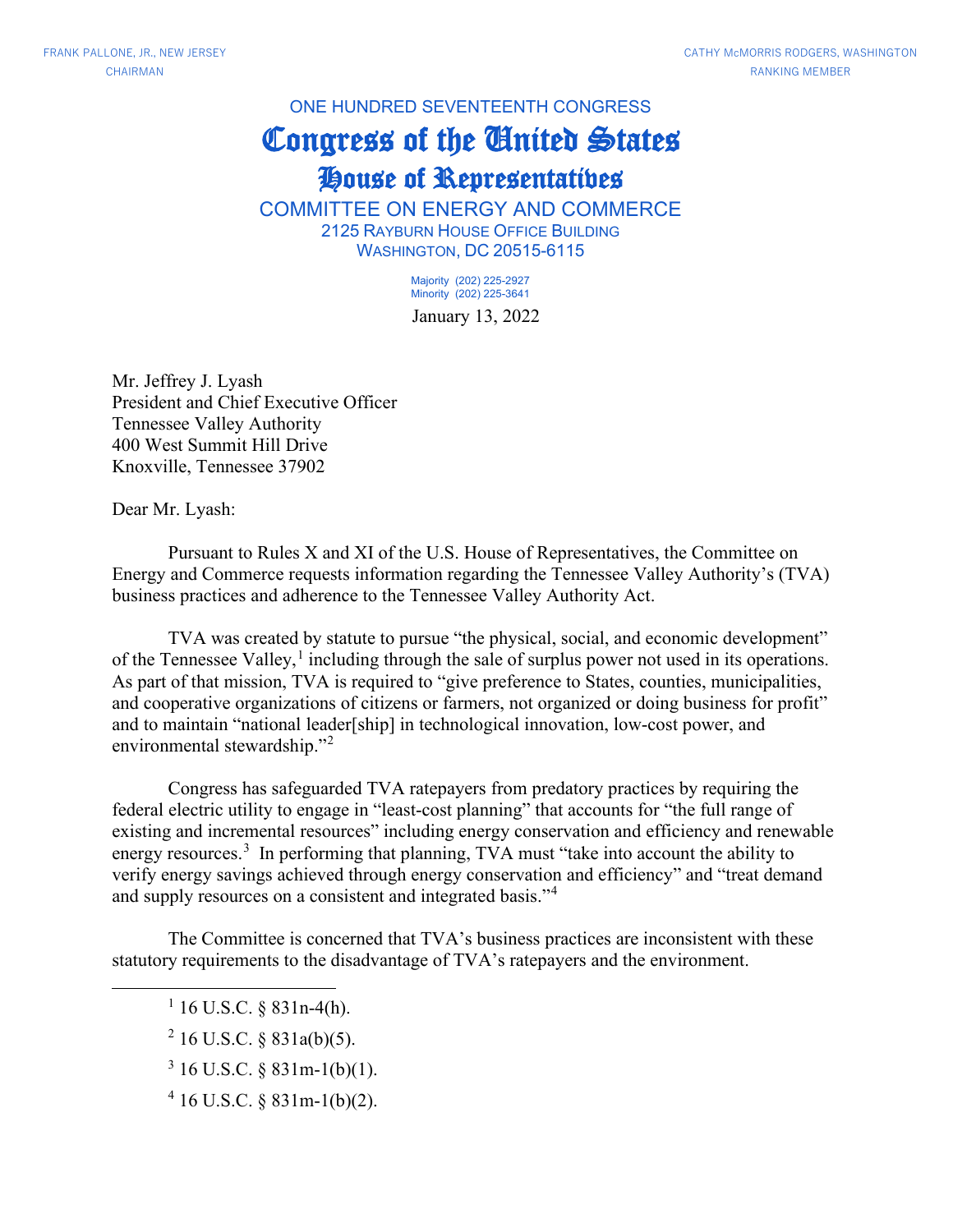Specifically, we are concerned that Tennessee Valley residents pay too much for electricity, which particularly impacts low-income households in Tennessee. The Committee is also concerned that TVA is interfering with the adoption of renewable energy by its commercial and residential customers and, while it is making progress on decarbonization, it must do more this decade.

## *Tennessee Valley Residents Pay Too Much for Electricity*

TVA lauds its commitment to low rates, but as of 2020, ratepayers in much of TVA's service territory have electric utility bills that exceed the national average.<sup>[5](#page-1-0)</sup> According to at least one analysis, hundreds of thousands of low-income households in Tennessee face an elevated energy burden, with some spending as much as 27 percent of their annual income on energy,<sup>[6](#page-1-1)</sup> while low-income residents of cities such as Memphis historically face some of the highest energy burdens in the nation.<sup>[7](#page-1-2)</sup> The Committee seeks to understand the extent to which the disparity between TVA's low rates and its high customer bills is driven by the organization's decision to deprioritize energy efficiency and impose fixed fees that keep rates low but cost ratepayers money.

TVA has significantly curtailed its energy efficiency programs during the last decade. $8$ Despite TVA's acknowledgements that energy efficiency is critical to achieving a least-cost energy mix,<sup>[9](#page-1-4)</sup> public reports indicate the federal utility reduced funding for its energy efficiency

<span id="page-1-1"></span><sup>6</sup> Home Energy Affordability Gap, *2020 Affordability Gap Data* (Apr. 2021) (www.homeenergyaffordabilitygap.com/03a\_affordabilityData.html) (Click on Tennessee and it will take you to the PDF containing the data, which shows that there are 910,971 low-income households in Tennessee with incomes of 50-200 percent of the federal poverty level, many of which face an energy burden of 6-27 percent of their income).

<span id="page-1-2"></span><sup>7</sup> American Council for an Energy-Efficient Economy, *How energy efficiency can help low-income households in Tennessee* (www.aceee.org/sites/default/files/pdf/fact-sheet/sestennessee-100917.pdf).

<span id="page-1-3"></span><sup>8</sup> *Homes in the Tennessee Valley are among the worst in the country for residential energy efficiency,* Chattanooga Times Free Press (Oct. 12, 2021) (www.timesfreepress.com/news/business/aroundregion/story/2021/oct/12/states-least-homeenergy-efficiency/555899/).

<span id="page-1-4"></span><sup>9</sup> Nuclear Regulatory Commission, *Integrated Resource Plan: TVA's Environmental and Energy Future* (Mar. 2011) (www.nrc.gov/docs/ML1217/ML12171A189.pdf) (pg. 87 "The IRP

<span id="page-1-0"></span><sup>5</sup> US Energy Information Administration, *2020 Average Monthly Electric Bills-Residential* [\(w](https://www.eia.gov/electricity/sales_revenue_price/pdf/table5_a.pdf)ww.eia.gov/electricity/sales revenue price/pdf/table5 a.pdf); US Energy Information Administration, *TVA is the largest government-owned electricity provider in the United States* (Aug. 13, 2021) (www.eia.gov/todayinenergy/detail.php?id=49136) (According to the Energy Information Administration (EIA) TVA provides more than 90 percent of the electricity to the state of Tennessee and it also services parts of states, including Alabama and Mississippi, that have disproportionately high electricity usage and bills).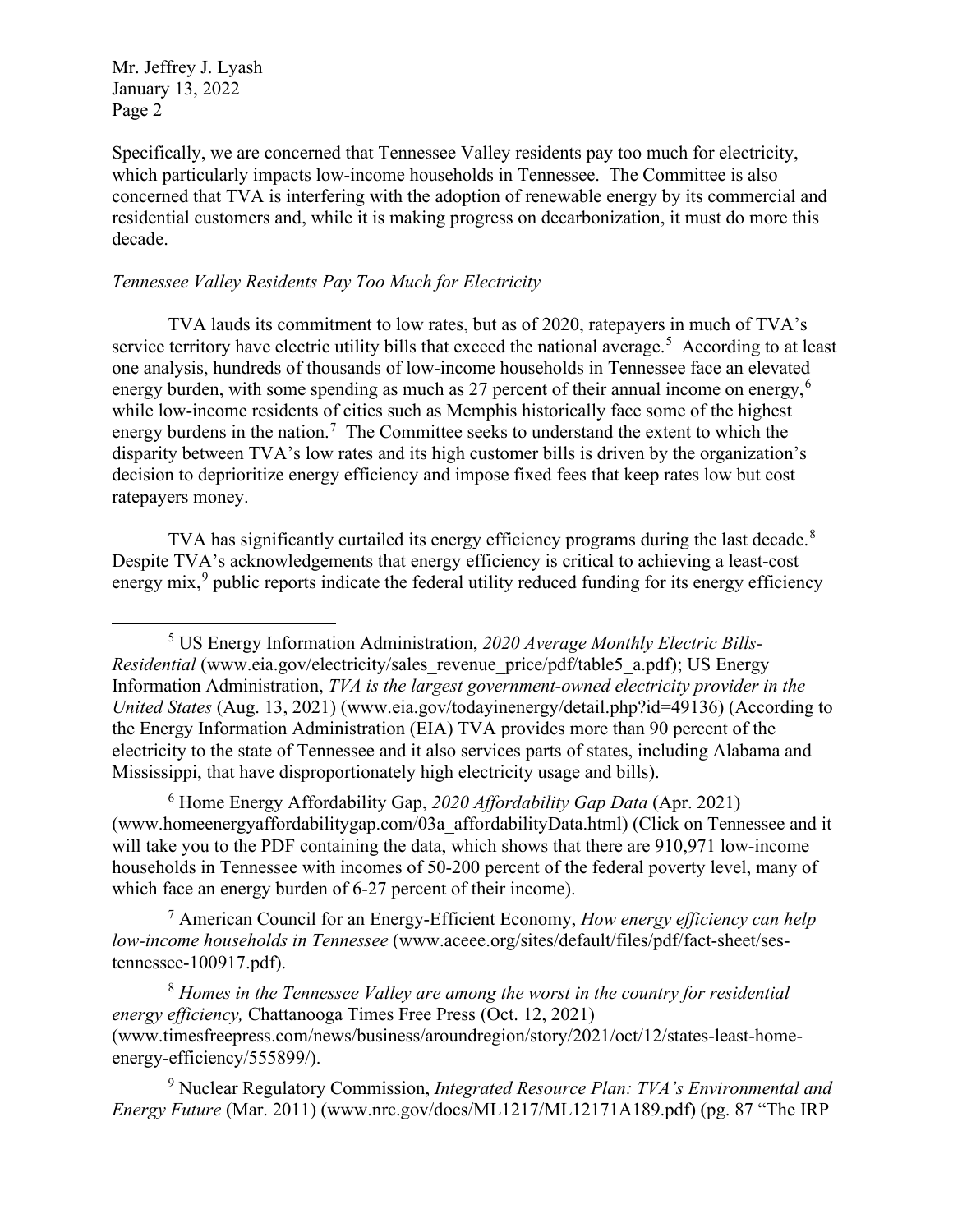programs by nearly two-thirds between 2014 and 2018 and eliminated its energy efficiency customer incentive programs.<sup>[10](#page-2-0)</sup> What remaining energy efficiency programs exist are primarily focused on growing TVA's load.<sup>[11](#page-2-1)</sup> As a result, TVA's annual energy savings from energy efficiency dropped from 512,084 megawatt hours (MWh) in 2014 to just 101,138 MWh in  $2020$ .<sup>[12](#page-2-2)</sup> Consequently, Tennessee residential ratepayers on average use the second-most electricity of residents of any state.<sup>[13](#page-2-3)</sup>

TVA has also instituted fixed charges that may disadvantage ratepayers and disincentivize the adoption of energy efficiency measures. In 2018, TVA reduced its wholesale rate by 0.5 cents per kilowatt hour (kWh) while simultaneously imposing a grid access charge  $(GAC)$  on local power companies.<sup>14</sup> This maneuver converted \$600 million in TVA's variable revenue to fixed revenue, and several local power companies have indicated that they passed these fixed charges along to their customers.[15](#page-2-5) As a result, TVA ratepayers may incur higher bills even if they reduce their energy usage.

The Committee finds it troubling that the foregoing policies appear contrived to maintain TVA's load, often at ratepayers' expense.

<span id="page-2-0"></span><sup>10</sup> Southern Alliance for Clean Energy, *TVA Lost Its Way on Energy Efficiency, Now It's Dragging Southeast Down and Pushing Customer Bills Up* (Mar. 5, 2021) (www.cleanenergy.org/blog/tva-lost-its-way-on-energy-efficiency-now-its-dragging-regiondown-and-pushing-customer-bills-up/).

<span id="page-2-1"></span><sup>11</sup> *TVA phases out rebates for home energy upgrades that do not build their electric load,* Knox News (June 8, 2018) (www.knoxnews.com/story/news/2018/06/08/tva-phases-out-rebateshome-energy-upgrades-do-not-build-their-electric-load/677359002/) (Electrification has an important role to play in reducing carbon emissions, but the Committee is concerned that TVA is only pursuing energy efficiency measures that benefit TVA's bottom line).

<span id="page-2-2"></span><sup>12</sup> US Energy Information Administration, *Annual Electric Power Industry Report, Form EIA-862 detailed data files* (Oct. 7, 2021) (www.eia.gov/electricity/data/eia861/).

<span id="page-2-3"></span><sup>13</sup> US Energy Information Administration, *2020 Average Monthly Electric Bills-Residential* (www.eia.gov/electricity/sales revenue price/pdf/table5 a.pdf).

<span id="page-2-4"></span><sup>14</sup> *See* note 11; Tennessee Valley Authority, *Environmental Reviews, 2018 Rate Change* (www.tva.com/Environment/Environmental-Stewardship/Environmental-Reviews/2018-Rate-Change) (accessed Nov. 29, 2021).

<span id="page-2-5"></span><sup>15</sup> *See* note 11; Nashville Electric Service, *Rates* (www.nespower.com/rates/) (accessed Jan. 8, 2022).

reference strategy includes an EEDR program that reduces required energy and capacity needs by approximately 14,000 GWh and 4,700 MW, respectively, by 2029").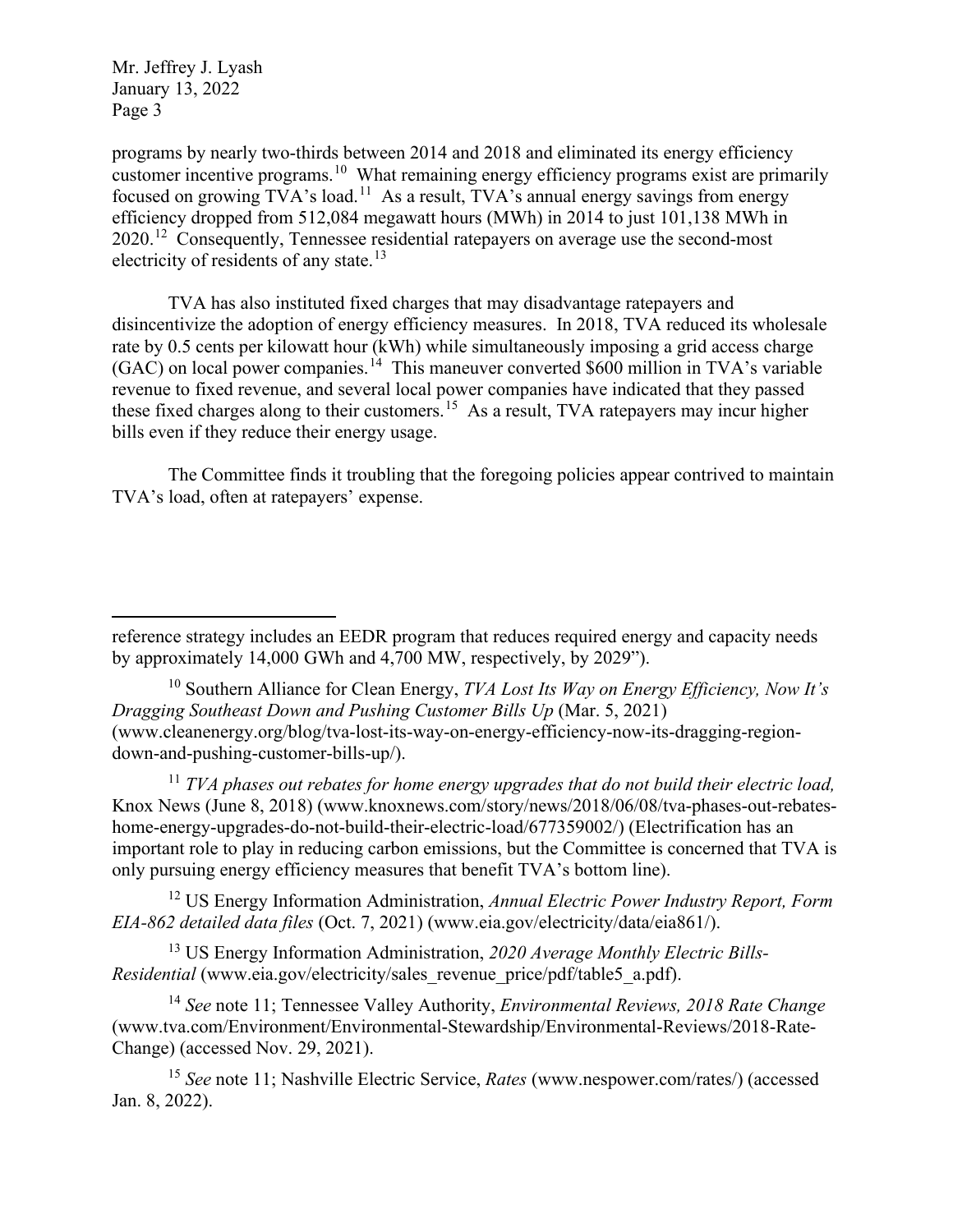## *TVA is Hindering the Deployment of Renewable Power*

TVA has also interfered with the adoption of renewable energy by its commercial and residential customers. Internal TVA documents identified distributed energy resources as "a threat to our business model" and show that TVA anticipated its GAC would curtail the deployment of solar energy projects by 40 percent.<sup>16</sup> According to internal TVA documents released publicly through a Freedom of Information Act request, TVA has also permitted local power companies to impose new fees on distributed solar generation in order to "lessen the potential decrease in TVA load that may occur through the adoption of [behind the meter] generation."<sup>17</sup>

The Committee is also concerned that TVA's avoided cost and contract terms under the Public Utility Regulatory Policies Act (PURPA) discourage renewable deployment and are inadequate to finance and construct qualifying facilities.

## *TVA Is Making Progress on Decarbonization But Must Do More*

The Committee applauds TVA's decarbonization efforts to date. Since 2005, TVA has reduced its reliance on coal-fired generation and increasingly relied on nuclear and hydroelectric energy for carbon-free power.<sup>18</sup> The authority's May 2021 Sustainability Report indicates that TVA has reduced the carbon emissions from its generation portfolio by 63 percent since 2005 and that it intends to reduce its carbon emissions by 70 percent of 2005 levels by 2030 and 80 percent of [20](#page-3-4)05 levels by 2035.<sup>19</sup> Its goal is to achieve net zero emissions by 2050.<sup>20</sup>

Although TVA has made progress over the last two decades, the Committee is concerned by TVA's comparatively unambitious goal of achieving only a seven percent further reduction in carbon emissions by 2030. Furthermore, to date, TVA has failed to revise its carbon emission reduction objectives in line with President Biden's Executive Order 14008, which seeks to

<span id="page-3-2"></span><sup>18</sup> Tennessee Valley Authority, *Our Power System* (www.tva.com/energy/our-powersystem) (accessed Nov. 29, 2021).

<span id="page-3-4"></span><span id="page-3-3"></span><sup>19</sup> Tennessee Valley Authority, *FY 2020 Sustainability Report* (May 6, 2021) (www.tvaazr-eastus-cdn-ep-tvawcm-prd.azureedge.net/cdn-tvawcma/docs/default-source/environment/tvasustainability-report-fy2020-printf7b1e8d4-a417-44e7-b63bf4f2443397f0.pdf?sfvrsn=d2b4847e\_3).

<span id="page-3-0"></span><sup>16</sup> Southern Alliance for Clean Energy, *Background for TVA Rate Change comments*  (cleanenergy.org/wp-content/uploads/Background-for-TVA-Rate-Change-EA-comments-Solar.pdf).

<span id="page-3-1"></span><sup>17</sup> Energy and Policy Institute, *TVA green-lights new potential fees on distributed solar by local utilities* (Feb. 1, 2021) (www.documentcloud.org/documents/20412575-9-omnibusnotational-final#document/p13/a2005318).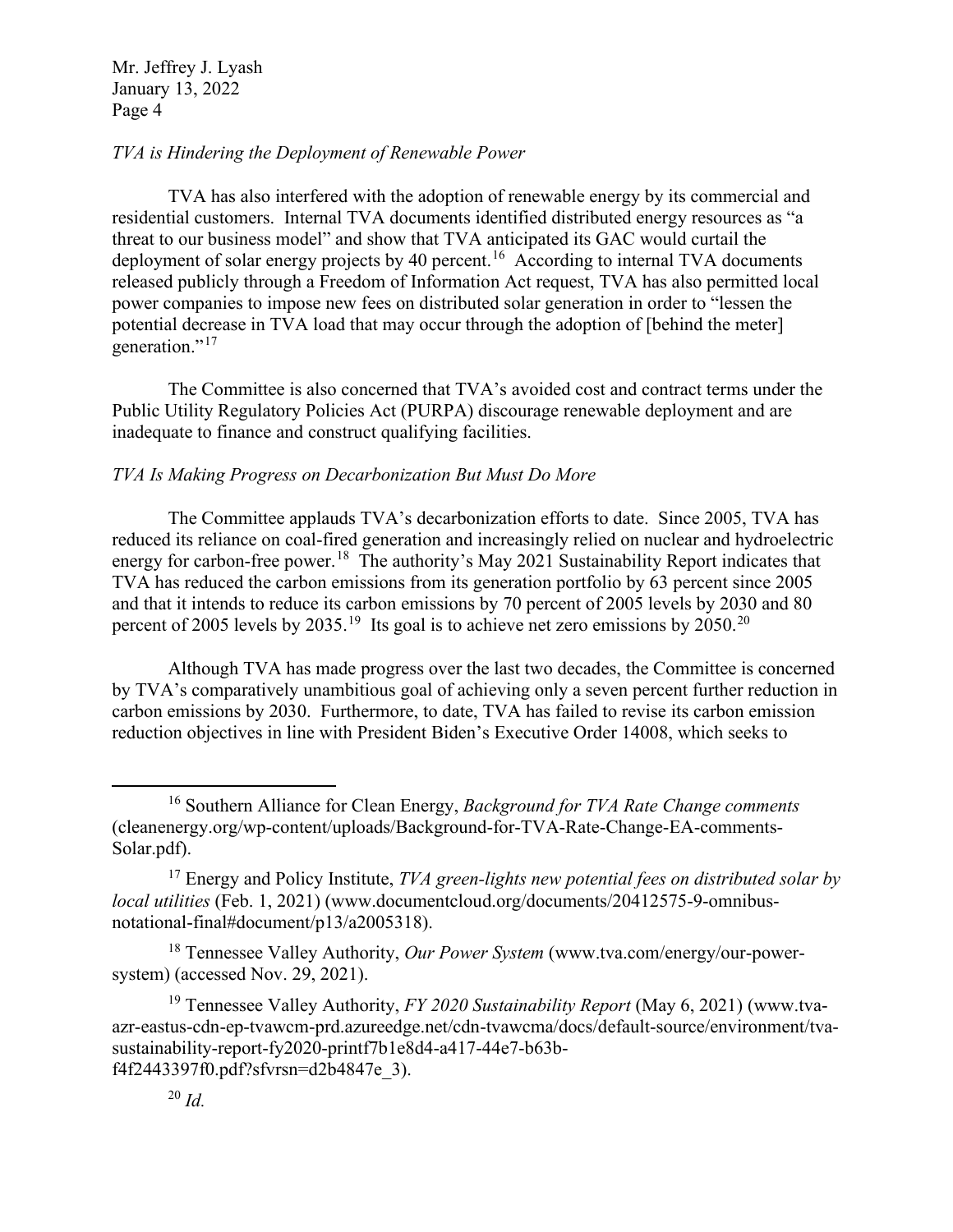achieve a carbon-pollution free electricity sector by  $2035.<sup>21</sup>$  The Committee is also greatly concerned that TVA has invested comparatively little to date in deploying solar and wind energy, while at the same time considering investments in new natural gas generation that are inconsistent with President Biden's directive.

The Committee would therefore like to understand whether TVA plans to update its decarbonization goals and next integrated resource plan (IRP) to comply with President Biden's executive order and to reflect TVA's statutory role as a national leader in technology and environmental stewardship.

## *Requests for Information*

To better understand TVA's activities, the Committee requests the following information by February 2, 2022. In each instance where the Committee has requested a commitment from TVA, please provide an affirmative or negative answer before expounding upon the reason for your answer.

- 1. Please provide the percentage of TVA's annual energy savings from energy efficiency for each year from and including 2014 to present. Please describe how TVA defines "energy efficiency" for purposes of these calculations.
- 2. Please describe TVA's energy efficiency programs from 2014 to present. In doing so, please provide the annual amount of funding for each energy efficiency program, the rationale for any funding changes, and the number of households assisted annually through TVA's energy efficiency programs.
- 3. How many local power companies within TVA's service territory offer energy efficiency programs and how many do not? Does TVA offer incentives to local power companies to encourage their participation in energy efficiency programs?
- 4. TVA performed a sensitivity analysis as part of its 2019 IRP that evaluated the effect on TVA's generation portfolio of greater energy efficiency and demand response market depth. Please describe the resource mix resulting from that analysis, and how those results influenced TVA's 2019 IRP.
- 5. Energy efficiency is consistently identified as a low-cost resource critical to reduce greenhouse gas pollution. Will TVA commit to deploying greater amounts of energy efficiency as part of its next IRP?

<span id="page-4-0"></span><sup>21</sup> Exec. Order No. 14008, 86 Fed. Reg. 7619 (Jan. 27, 2021).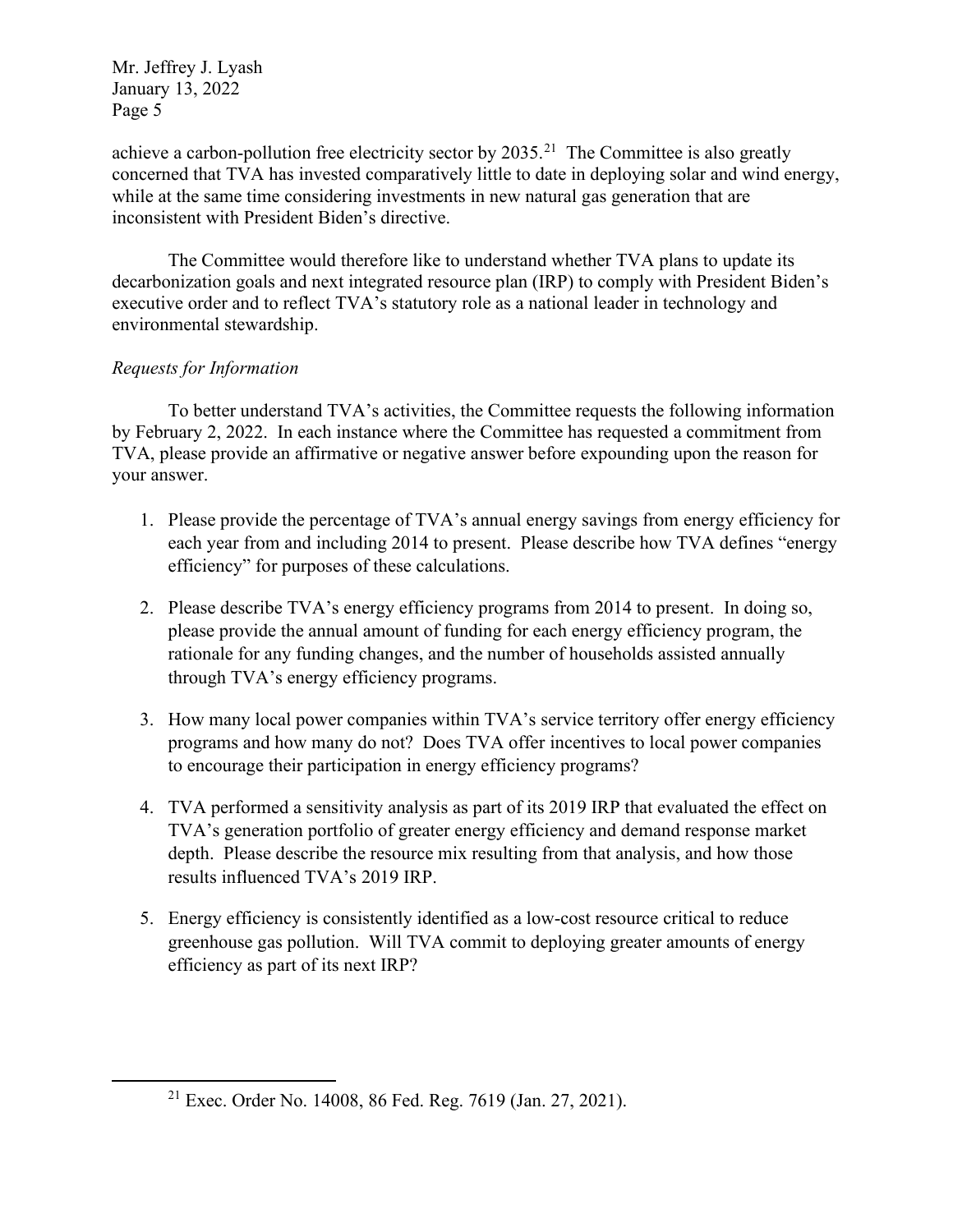- 6. TVA imposed a GAC on local power companies in  $2018<sup>22</sup>$  $2018<sup>22</sup>$  $2018<sup>22</sup>$  Internal documents suggest that TVA viewed distributed energy resources as "a threat to our business model" and show that TVA believed the GAC would curtail the deployment of solar energy projects by 40 percent. $23$ 
	- a. What was TVA's purpose in adopting the GAC?
	- b. Please provide data on whether local power companies served by TVA have passed the GAC along to ratepayers in the form of fixed charges.
	- c. By what percent has the GAC decreased distributed solar installations in TVA's service area?
- 7. What other rate changes has TVA adopted in the last five years and why? In answering this question, please address whether any such changes were intended to "lessen the potential decrease in TVA load that may occur through the adoption of [behind the meter] generation."<sup>[24](#page-5-2)</sup>
- 8. PURPA was intended to promote the development of certain qualifying facilities from non-utility power producers. Please describe the contract length, avoided cost, and other contract terms that TVA offers to qualifying facilities pursuant to PURPA.
- 9. According to publicly available data, wind and solar generation account for only three percent of TVA's generation mix, which is significantly less than comparable utilities.<sup>[25](#page-5-3)</sup> Please provide an explanation for TVA's comparative underinvestment in solar and wind resources.
- 10. President Biden's Executive Order 14008 initiated a "government-wide" effort to achieve "a carbon pollution-free electricity sector no later than  $2035.^{0.26}$  How is TVA revising its carbon emission reduction goals in light of Executive Order 14008?

<span id="page-5-2"></span><span id="page-5-1"></span><span id="page-5-0"></span><sup>24</sup> Energy and Policy Institute, *TVA green-lights new potential fees on distributed solar by local utilities* (Feb. 1, 2021) (www.documentcloud.org/documents/20412575-9-omnibusnotational-final#document/p13/a2005318).

<span id="page-5-4"></span><span id="page-5-3"></span><sup>25</sup> *See* note 18; *See, e.g.,* Southern Company, *Energy Mix*  (www.southerncompany.com/clean-energy/environment/energy-mix.html) (accessed Nov. 30, 2021); Duke Energy Corporation, *Clean generation remains Duke Energy's focus as it plans to triple renewable energy this decade* (Apr. 28, 2021) (press release).

<sup>26</sup> *See* note 21.

<sup>22</sup> *See* note 11; *See* note 14.

<sup>23</sup> *See* note 16.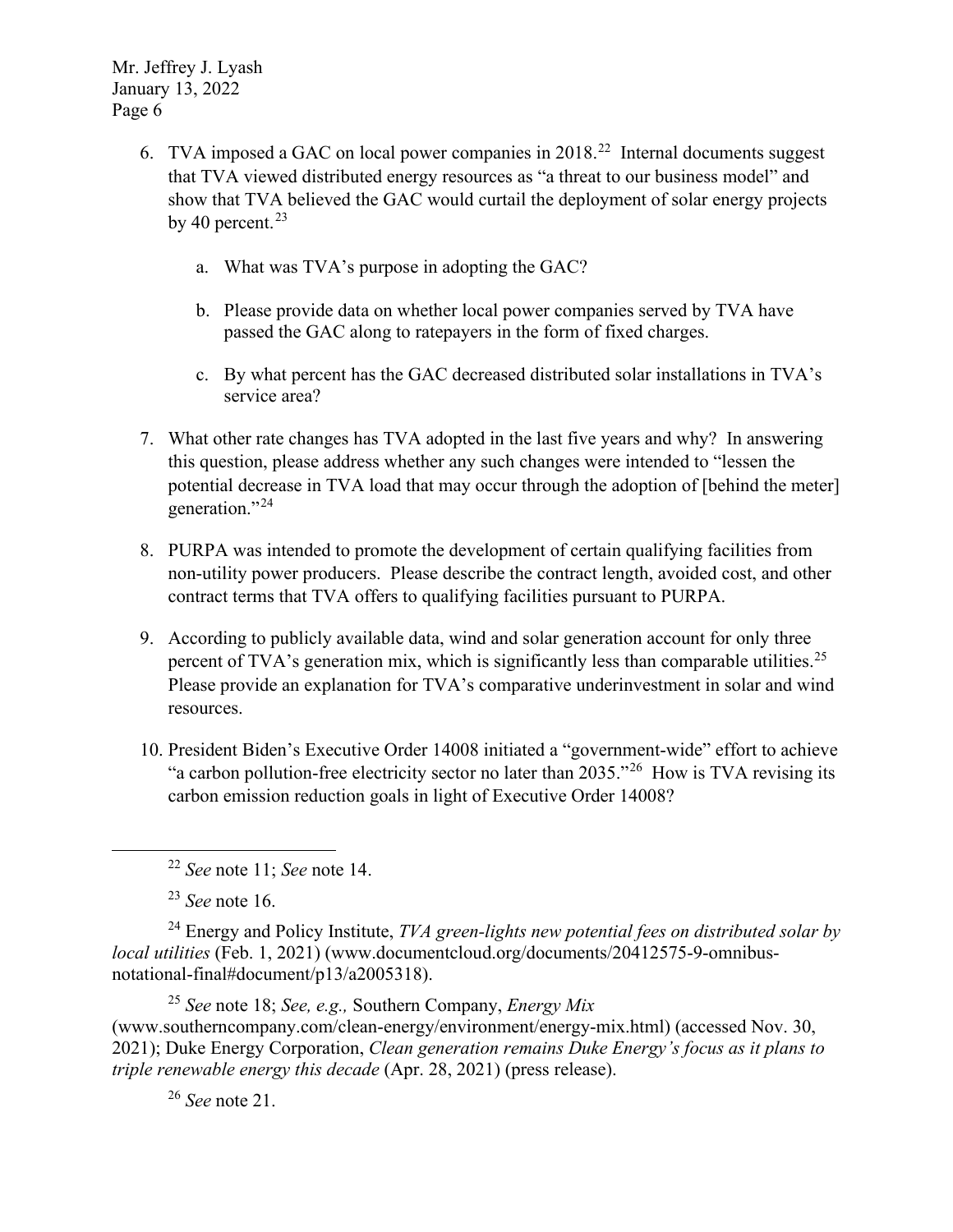- 11. TVA announced in May 2021 that it plans to close its remaining coal fleet by 2035.<sup>[27](#page-6-0)</sup> Please provide a status update on TVA's plans to retire its existing coal fleet and explain whether TVA intends to accelerate the retirement of its existing coal generation portfolio in light of President Biden's carbon emission reduction objectives.
- 12. What is the status of TVA's environmental impact statement on the planned retirements of its Cumberland and Kingston coal plants? Please describe the factors that TVA will consider, including carbon emissions and upstream methane emissions, in deciding whether to replace its coal plants with new fossil, renewable, or nuclear generation assets?
- 13. According to the Environmental Protection Agency (EPA), methane is the second-most abundant anthropogenic greenhouse gas and is significantly more potent than carbon dioxide at trapping heat in the atmosphere.<sup>28</sup> A large percentage of methane emissions from natural gas occur at the wellhead and in transport on pipelines.
	- a. Given TVA's statutory obligation to act as a leader in environmental stewardship, what actions is TVA taking to reduce its reliance on natural gas?
	- b. To the extent TVA continues to rely on natural gas generation, will TVA commit to procuring natural gas from companies that focus on minimizing methane emissions?
- 14. TVA's 2019 IRP sensitivity analysis indicated that "higher natural gas prices" would increase TVA's procurement of solar capacity by 2,050 MW.[29](#page-6-2) According to correspondence from TVA, fossil fuel price volatility in 2021 has led to rising fuel costs that will be reflected in consumer bills. How will TVA account for the increased volatility of global fuel prices in deciding whether to deploy additional fossil-powered generation, including in its decision as to how to replace the Cumberland and Kingston coal plants?
- 15. In 2019, this Committee requested TVA explain whether its participation in the Utility Air Resources Group (UARG) funded lobbying or litigation activities to defeat public

<span id="page-6-0"></span><sup>27</sup> *TVA to retire coal fleet by 2035, CEO says, with renewables, gas and nuclear on the table as replacements,* Utility Dive (Apr. 30, 2021) (www.utilitydive.com/news/tva-to-retirecoal-fleet-by-2035-ceo-says-with-renewables-gas-and-nuclea/599370/).

<span id="page-6-1"></span><sup>28</sup> US Environmental Protection Agency, *Importance of Methane*  (www.epa.gov/gmi/importance-methane) (accessed Nov. 29, 2021).

<span id="page-6-2"></span><sup>29</sup> Tennessee Valley Authority, *2019 Integrated Resource Plan* (www.tva-azr-eastus-cdnep-tvawcm-prd.azureedge.net/cdn-tvawcma/docs/default-source/default-document-library/sitecontent/environment/environmental-stewardship/irp/2019-documents/tva-2019-integratedresource-plan-volume-i-final-resource-plan.pdf?sfvrsn=44251e0a\_4).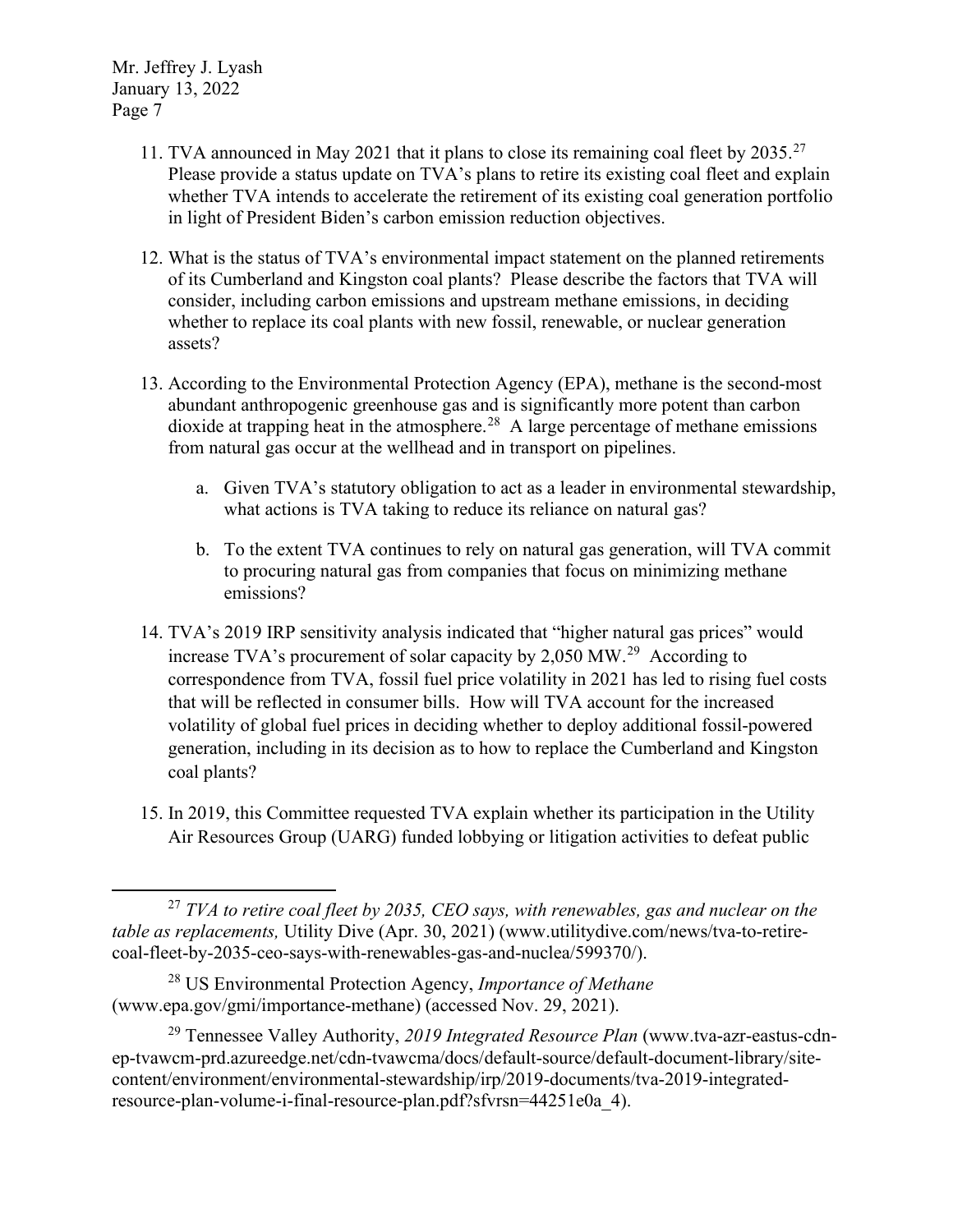> health and welfare regulations.<sup>30</sup> Although TVA denied that its funds were used for those purposes, a recent Evaluation Report from TVA's Office of the Inspector General (OIG) investigating the authority's participation in UARG was "unable to determine if [TVA] funds were used for lobbying or litigation."[31](#page-7-1)

- a. Given the inconclusiveness of the OIG report, what safeguards or other measures has TVA adopted to ensure that ratepayer funds are not spent on lobbying or litigation opposing public health and welfare regulations?
- 16. After UARG disbanded in 2020, TVA executed an agreement with attorneys formerly representing UARG to monitor Clean Air Act regulatory developments, possibly under the guise of the Clean Air Act Monitoring Services and the Climate Legal Group.<sup>32</sup> That contract barred the use of TVA funds for any "[Clean Air Act] or other litigation."[33](#page-7-3) However, an amendment to the contract executed in 2021 now permits those attorneys to represent TVA in litigation "without limitation."<sup>[34](#page-7-4)</sup>
	- a. Are any TVA funds, including funding for the Climate Legal Group and Clean Air Act Monitoring Services, paying for lobbying or litigation to contest health and welfare regulations, including regulations issued by EPA?

<span id="page-7-0"></span><sup>&</sup>lt;sup>30</sup> Letter from Rep. Frank Pallone, Jr., Chairman, Rep. Diana DeGette, Chair, Subcommittee on Oversight and Investigations, Rep. Paul D. Tonko, Chairman, Subcommittee on Environment and Climate Change, House Committee on Energy and Commerce, to Jeffrey J. Lyash, President and Chief Executive Officer, Tennessee Valley Authority (April 11, 2019).

<span id="page-7-1"></span><sup>31</sup> Office of the Inspector General, *External Organizations Board Practice* (Oct. 7, 2021) (Evaluation 2021-17259).

<span id="page-7-2"></span><sup>32</sup> *Emails, docs show TVA's ties to fight against federal regs*, E&E News (Sept. 13, 2021) (www.eenews.net/articles/emails-docs-show-tvas-ties-to-fight-against-federal-regs/).

<span id="page-7-3"></span><sup>33</sup> *TVA Contract Number 15140 with McGuire Woods LLP*, E&E News (May 28, 2020) (subscriber.politicopro.com/f/eenews/?id=0000017b-112b-d5d7-a1ff-33ab4db90000).

<span id="page-7-4"></span><sup>34</sup> *TVA Contract Number 15140 Supplement No. 1*, E&E News (Feb. 10, 2021). (subscriber.politicopro.com/f/eenews/?id=0000017b-112a-d5d7-a1ff-33aa589c0000).